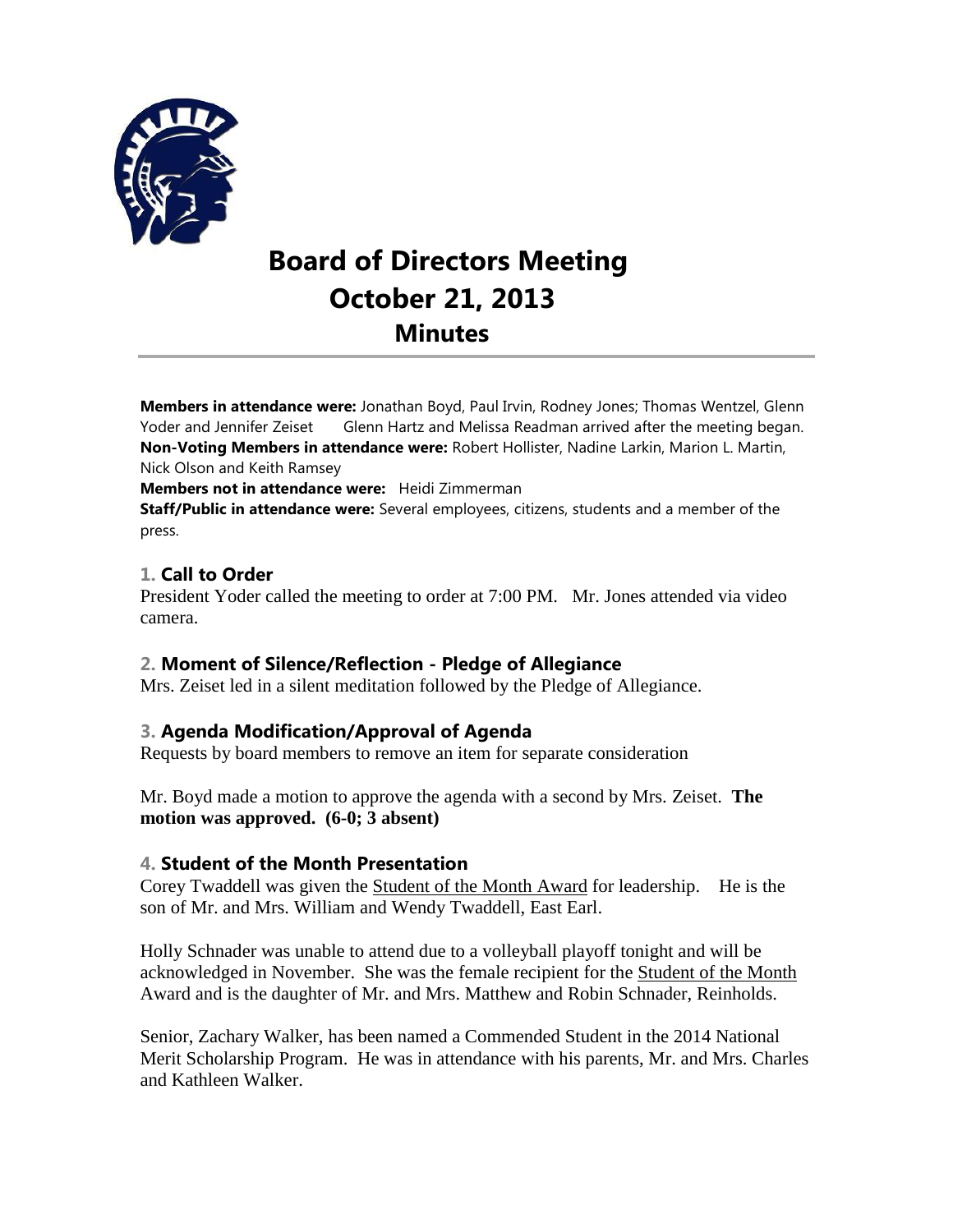Dr. Hollister congratulated both students and parents. He reminded the students as they go forward pursuing their goals, keep in mind they will always remain an ambassador from the Elanco district. Thank you for your hard work and keep it up.

# **5. Citizens' Comments**

At this time we will invite public comment on any topic that is within the Board's jurisdiction. Please also note that the public is invited to attend our Committee Meetings where much of the discussion and deliberation of agenda topics is conducted. (Committee Meetings are held in the Community Hall at the Garden Spot Complex at 7 p.m. on the second Monday of the month.)

## Earl Kreider - East Earl

Mr. Kreider said he had two daughters go through these schools and Eastern Lancaster County is the best of the best. He thanked everyone for their contribution and said to keep up the good work. He then said a prayer.

# **6. Special Presentation – None**

# **7. Consent Agenda**

Items listed under the *Consent Agenda* section of our Board Meeting Agenda are considered to be routine and are acted on by the Board in one motion. There is no Board discussion of these items individually prior to the Board vote unless a member of the Board requests that a specific item be removed from the Consent Agenda. Requests to remove an item from the Consent Agenda will be accepted at agenda section 3. Agenda Modification/Approval of Agenda. (Requests to remove an item for separate consideration*).* Items Removed from the Consent Agenda will be moved to agenda section "Action Items."

## **Minutes:**

Mr. Irvin made a motion to approve the consent agenda with a second by Mr. Wentzel. **The motion was approved. (6-0; 3 absent)**

## **\*It should be noted Mr. Hartz and Mrs. Readman joined the meeting shortly after this vote.**

- **7.1** Approval of Minutes
- **7.2** Treasurer's Report
- **7.3** Bills Paid
- **7.4** Cafeteria Fund Treasurer's Report
- **7.5** Investments
- **7.6** Student Activity Account
- **7.7** Personnel Report
- **7.8** Approve Budgetary Transfers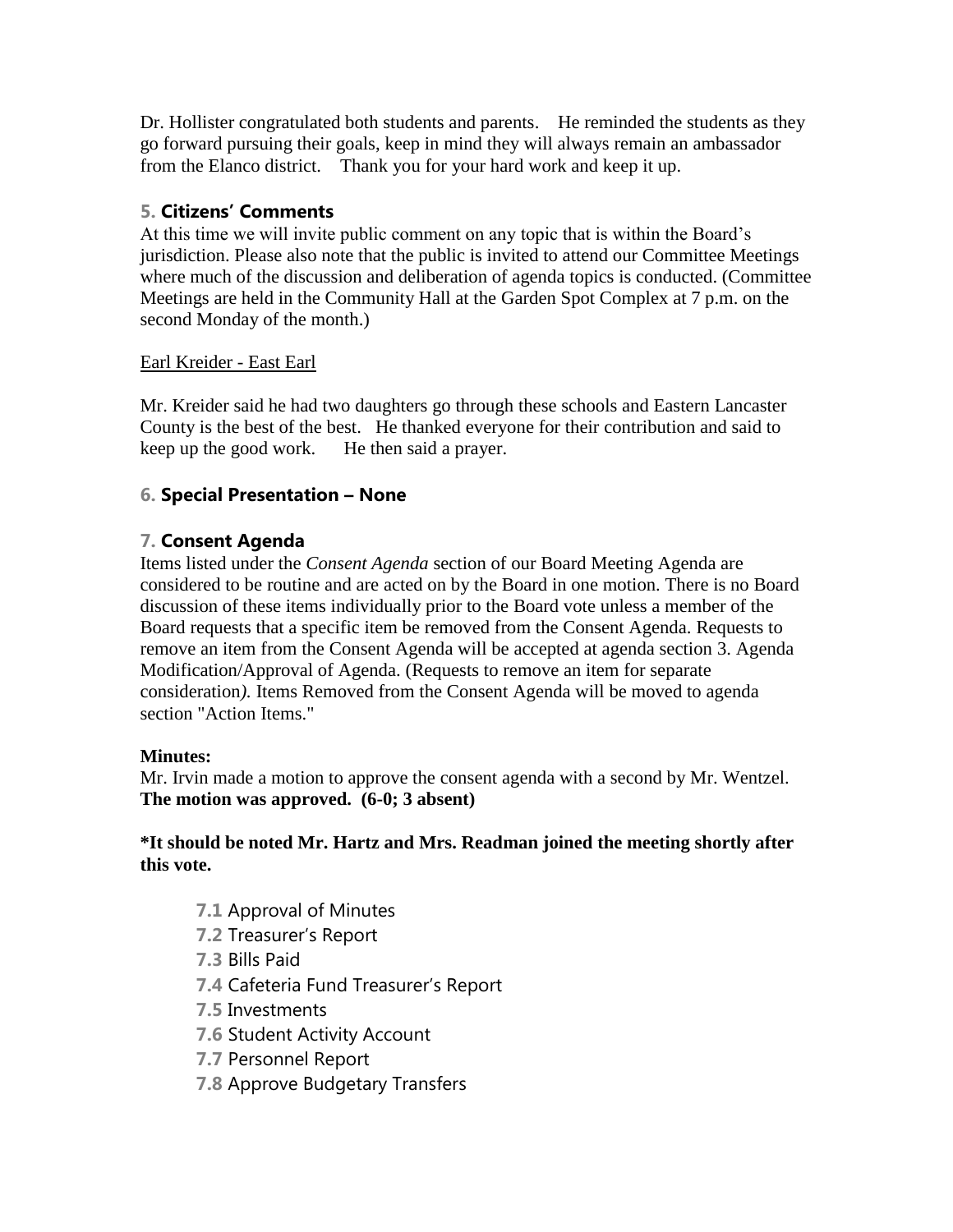**7.9** Approve Per Capita Tax Exonerations

**7.10** Approval of the Snow Removal Contracts for Usner Excavating

**7.11** Approve Two Change Orders for a Total Amount of \$7,623.00

**7.12** Approve Affidavits of Guardianship for Two Students.

#### **8. Action Items**

**8.1** Items Removed from Consent Agenda for Separate Consideration

#### **9. Reports**

## **9.1 Lancaster County Tax Collection Bureau**

No meeting this month.

Next meeting is November 13, 2013, which is the Budget Meeting

## **9.2 Lancaster-Lebanon IU 13**

Mr. Irvin reported the board met October 9, 2013 and an executive meeting was held to discuss contract negotiations.

Approved the following contracts: Business Services: 7; Early childhood  $\&$ special Education Services: 5; Instructional Services: 5; Technology Services: 4; Human Resources: 3 There were 8 resignations; 1 retirement; 1 termination; 13 new employments; 15 change of position/status/salary; and 5 leave of absences.

Any questions about the IU, please feel free to contact Mr. Irvin.

## **9.3 Lancaster CTC**

Mrs. Readman reported the Joint Operating Committee met September 26th. A board Recognition Banquet was given and prepared by the culinary students. It was truly a fine dining experience. The board then listened to a presentation by the CTC Foundation started in 2003. They have been in operation for 10 years and their first year fundraiser goal was \$25,000. She reported they have raised \$3.25 million dollars in the last 10 years. Some of their fundraisers are the annual *Fly on the Run* and the Leadership Symposium. For more information you can view the newly created website lcctfoundation.org.

Enrollment is up at all campuses; The LCCTC has recently been awarded equipment grants for \$69,000.

Another exciting adventure is the CTC has partnered with the Huntington County CTC. This partnership creates additional work, but will also bring in additional income. One last highlight is that the Adult Education is ready to go and WGAL will be advertising this using CTC graduates in the ad.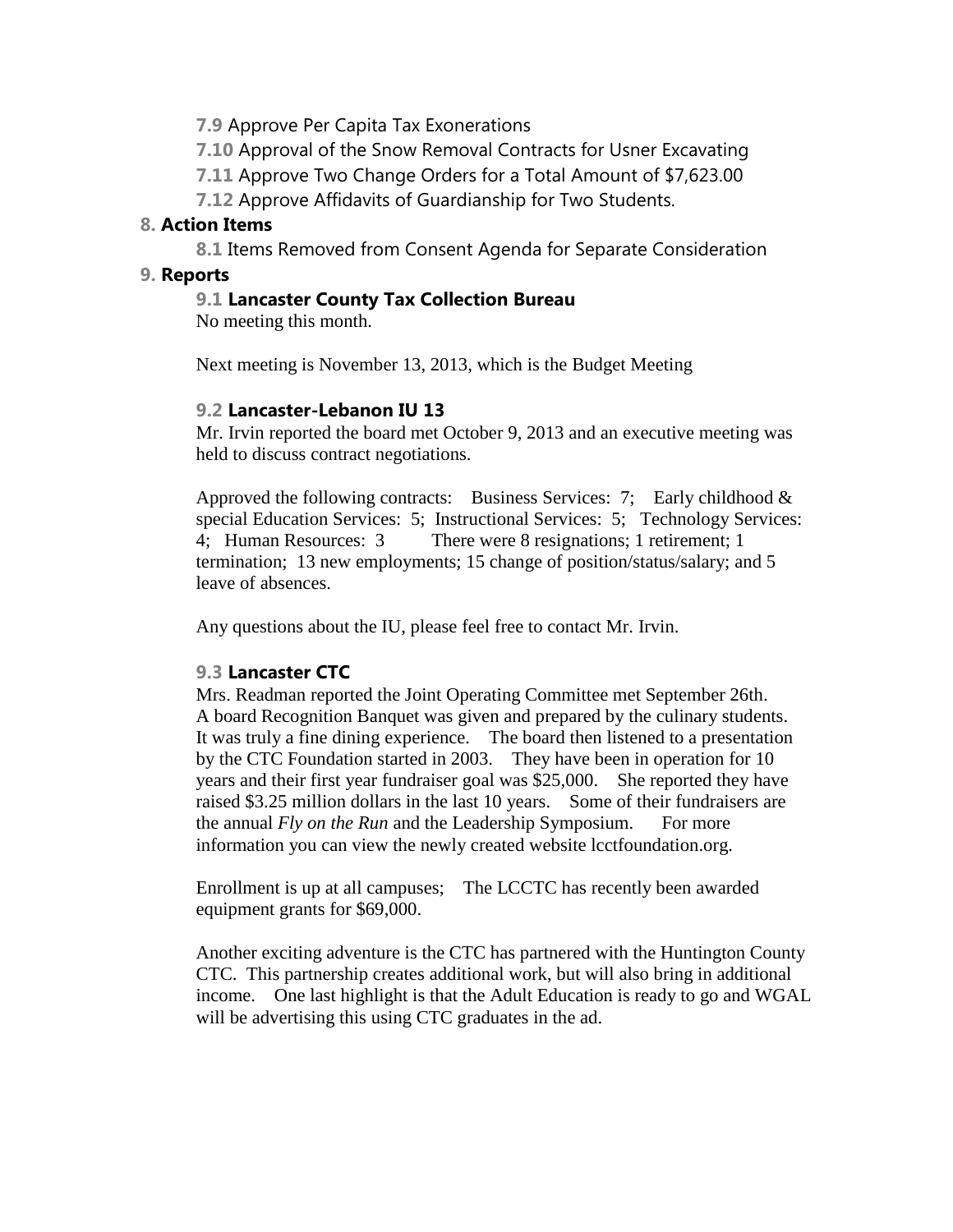#### **9.4 Legislative**

Mr. Wentzel reported there are several bills on the table and gave an update on the following:

#### **Charter School Reform - SB 1085**

This differs from HB618 that recently passed in the house. Under SB-1085, the state portion of the retirement double dip is eliminated.

**Property Tax Reform HB 125** proposes to amend the state constitution to allow local taxing authorities to exclude up to 100% of the homestead property from taxation. **HB 1677** repeals current law regarding homestead exclusions and prohibits a taxing authority from allowing exclusions for homestead property in excess of the limit established in the state constitution.

**HB 1408** authorized the Department of Education to establish curriculum guidelines for school districts that wish to conduct firearm safety education classes in the elementary school grades.

#### **10. Superintendent's Report**

- Dr. Hollister commented on Mr. Wentzel's report on the Charter school reform. He noted the local superintendents are supporting this in general. This bill would help to make the charter schools more appropriate.
- Reported an outstanding job by our health counsel on the recent Zombie Run. There were 226 participates and the event netted \$3,500 for the American Cancer Society. Special thanks given to Julie Groft for her leadership and board member, Dr. Heidi Zimmerman, also a part of this committee.
- Spartan Foundation had its second awarding of grants. Dave Smith was given a grant for another extension to his KiVA class and Lynn Stover for his elementary students' Arabic Class. Sometime in the future, Dr. Hollister would like a member of the Foundation to come and give the board a more detailed presentation.
- A word of caution was given to be careful what you hear coming out of Harrisburg. Former Education Secretary Ron Tomalis had reported there may be a hundred tampering with the PSSA test results. After the investigation, it has been reported there were only five incidents.
- One final comment for Dr. Hollister's report. It has been tradition for the board members to travel to the elementary schools for one meeting each year. With our technology and the set-up, it may not be wise. We may recommend staying at the district office for the meetings because we cannot record the meetings at the elementary schools. He wanted the board to think about this and possibly tours of the building could be given to board members at another time. Mrs. Zeiset and Mr. Yoder thought this could work and expressed their desire to still get into all the schools at some time during the year.